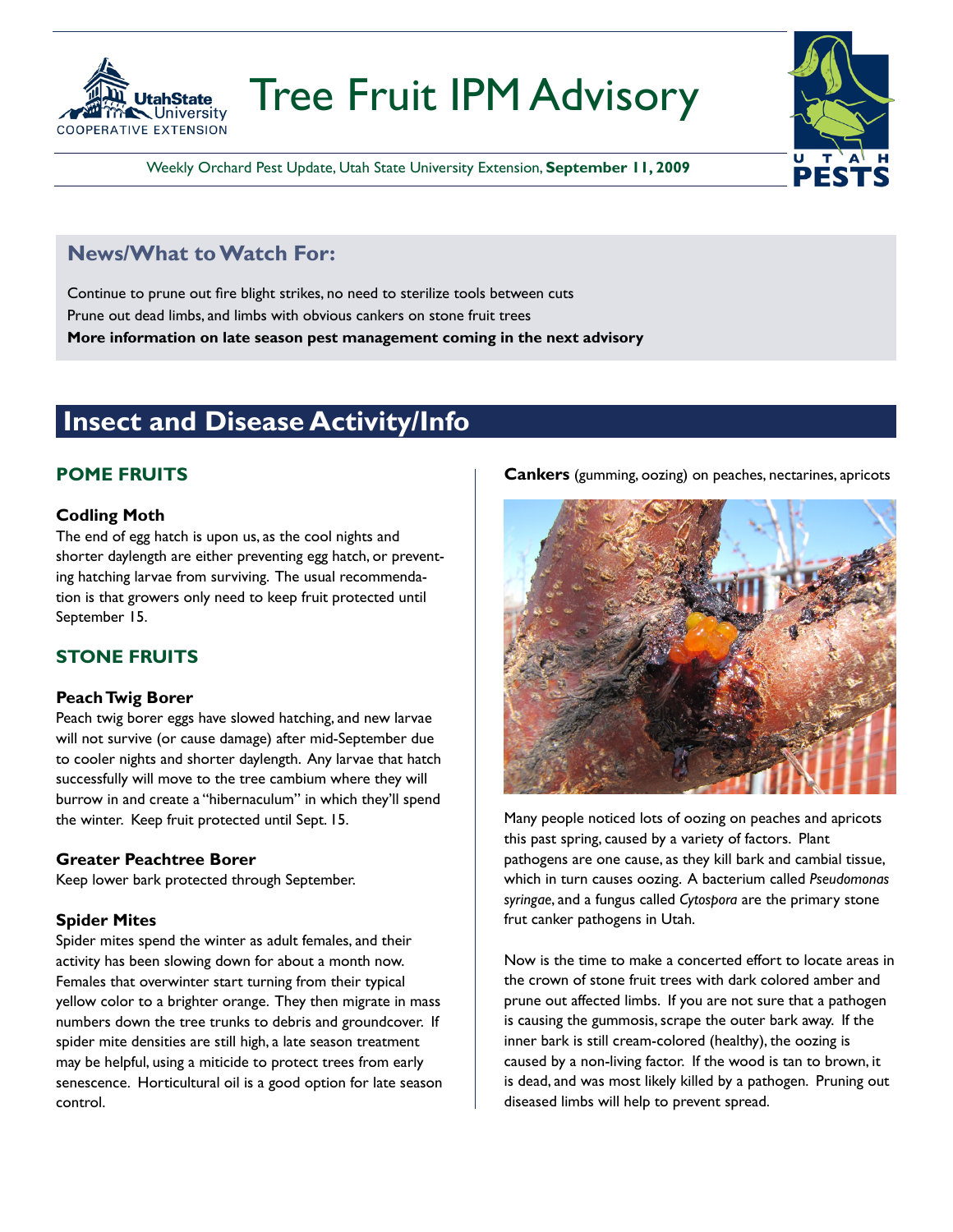## **Degree Day Accumulations and Insect Development**

### **Upcoming Monitoring/Insect Activity**

| <b>Pest</b>              | Host(s)     | <b>DD/Monitoring Action</b>                                               |
|--------------------------|-------------|---------------------------------------------------------------------------|
| Spider mite              | all         | Adult females are turning orange and beginning to migrate to ground cover |
| Western cherry fruit fly | cherry      | Adults are still emerging, and will lay eggs on unharvested fruit         |
| Fire blight              | apple, pear | Prune out strikes                                                         |
| Codling moth             | apple, pear | Partial third generation only in the warmest Utah locations               |

## **Degree Day Accumulations**

March 1 - Friday, September 11

|                  |                         |                    | <b>Codling Moth, 3rd Gen.</b> |                         | Peach Twig Borer, 3rd Gen. |                     |                         |                       |
|------------------|-------------------------|--------------------|-------------------------------|-------------------------|----------------------------|---------------------|-------------------------|-----------------------|
| <b>County</b>    | Location                | <b>GDD</b><br>(50) | DD (post<br>biofix)           | % Moth<br><b>Flight</b> | % Egg<br>Hatch             | DD (post<br>biofix) | % Moth<br><b>Flight</b> | % Egg<br><b>Hatch</b> |
| <b>Box</b>       | Perry                   | 2608               | 2380                          | unknown                 | unknown                    | 2154                | 34                      | $\overline{4}$        |
| <b>Elder</b>     | Tremonton               | 2479               | 2189                          | 15                      |                            | 1928                | 5                       | 100(2nd)              |
| Cache            | North Logan             | 2021               | 1830                          | 97 (2nd)                | 81 (2nd)                   | 1533                | 96 (2nd)                | 62(2nd)               |
|                  | Providence              | 2255               | 2049                          | 7                       | 97 (2nd)                   | 1697                | 0                       | 91(2nd)               |
|                  | Smithfield              | 2074               | 1898                          | 99 (2nd)                | 87 (2nd)                   | 1617                | 98 (2nd)                | 78 (2nd)              |
| Carbon           | Price                   | 2493               | 2233                          | 21                      | 3                          | 2015                | $\overline{13}$         |                       |
|                  | Spring Glen             | 2238               | 2014                          | 3                       | 95 (2nd)                   | 1789                |                         | 97 (2nd)              |
| <b>Davis</b>     | Kaysville               | 2529               | 2292                          | 25                      | 5                          | 2131                | 27                      | 3                     |
| Grand            | <b>Castle Valley</b>    | 3538               | 3244                          | unknown                 | unknown                    | 3083                | 25 (4th)                | 3(4th)                |
| <b>Salt Lake</b> | Holladay                | 2703               | 2433                          | unknown                 | unknown                    | 2248                | 50                      | $\mathbf{H}$          |
|                  | <b>West Valley City</b> | 2826               | 2558                          | unknown                 | unknown                    | 2369                | 72                      | 27                    |
| <b>Tooele</b>    | Erda                    | 2838               | 2506                          | unknown                 | unknown                    | 2284                | 65                      | 20                    |
|                  | Grantsville             | 3154               | 2741                          | unknown                 | unknown                    | 2393                | 81                      | 38                    |
|                  | Tooele                  | 2918               | 2585                          | unknown                 | unknown                    | 2355                | 75                      | 30                    |
| <b>Uintah</b>    | Vernal                  | 2391               | 2113                          | $\mathbf{H}$            | 99 (2nd)                   | 1902                | 5                       | 100 (2nd)             |
| <b>Utah</b>      | Alpine                  | 2273               | 2029                          | 4                       | 95 (2nd)                   | 1737                | $\pmb{0}$               | 93 (2nd)              |
|                  | Genola                  | 2540               | 2290                          | 26                      | 5                          | 2032                | 4                       |                       |
|                  | Lincoln Point           | 2390               | 2136                          | 5                       | 96 (2nd)                   | 1957                | $\overline{7}$          | 0                     |
|                  | Orem                    | 2651               | 2397                          | unknown                 | unknown                    | 2140                | 37                      | 5                     |
|                  | Payson                  | 2499               | 2275                          | 24                      | 4                          | 2033                | 4                       | ı                     |
|                  | Provo                   | 2694               | 2276                          | 28                      | $6\phantom{1}6$            | 2063                | 24                      | $\overline{2}$        |
|                  | Santaquin               | 2476               | 2263                          | 23                      | 3                          | 2023                | 13                      | 0                     |
| Weber            | <b>Pleasant View</b>    | 2560               | 2346                          | 32                      | 8                          | 2062                | 18                      | ı                     |

"Base 41," "base 50," and "base 51" refer to the lower temperature threshold at which certain insects develop. For example, codling moth does not start developing in spring until temperatures reach 50 degrees or more.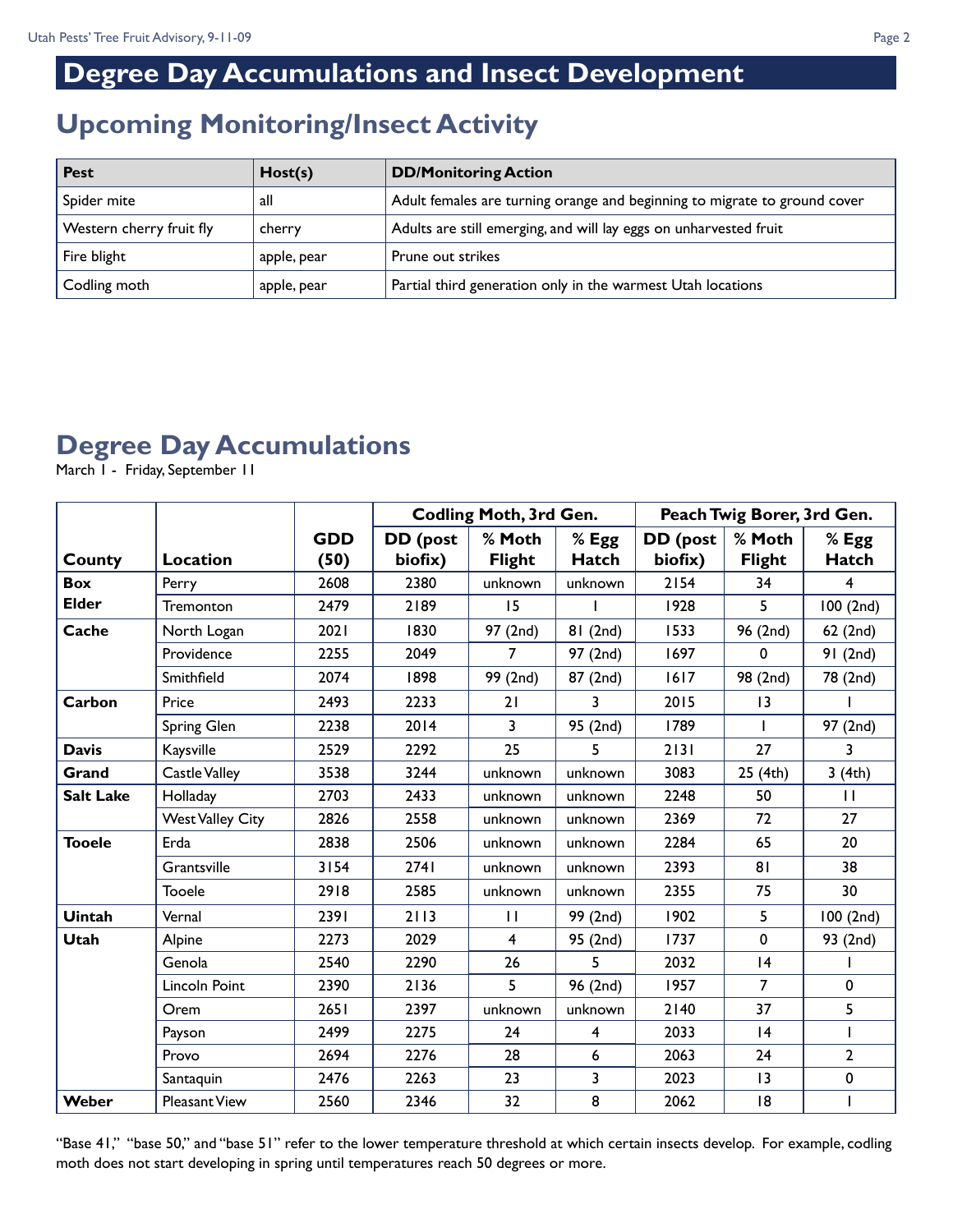# **Spray Material Options - Commercial Applicators**

| <b>Target</b><br><b>Pest</b> | <b>Host</b>         | <b>Chemical</b>    | <b>Example</b><br><b>Brands</b> | Amount<br>per acre | <b>REI</b>      | <b>PHI</b> | <b>Comments</b>                                                          |
|------------------------------|---------------------|--------------------|---------------------------------|--------------------|-----------------|------------|--------------------------------------------------------------------------|
| Spider                       | all                 | bifenazate         | Acramite                        | $0.75 - 1 lb$      | 12h             | $3-7d$     |                                                                          |
| mites                        |                     | fenbutatin-oxide   | Vendex                          | $I-2Ib$            | 48 h            | 14d        |                                                                          |
|                              |                     | spirodiclofen      | Envidor                         | 16-18 oz           | 12 <sub>h</sub> | 7 d        |                                                                          |
| Codling                      | apple,              | acetamiprid        | Assail                          | 3.4 oz             | 12h             | 7 d        | • for all products, ensure good                                          |
| moth                         | pear                | methoxyfenozide    | Intrepid                        | 16 oz              | 4 <sub>h</sub>  | 14 d       | coverage for effective control                                           |
|                              |                     | phosmet            | Imidan                          | 5.33 lbs           | 5d              | 7 d        |                                                                          |
|                              |                     | spinetoram         | Delegate                        | $6-7$ oz           | 4 h             | 7 d        | • codling moth virus must be                                             |
|                              |                     | rynaxypyr          | Altacor                         | $3.5 - 4.5$        | 4 h             | 14d        | applied every 7 days                                                     |
|                              |                     | codling moth virus | Virosoft, etc                   |                    | ---             |            |                                                                          |
|                              |                     |                    |                                 |                    |                 |            | • Altacor and Delegate have<br>shown to have good efficacy               |
| Earwigs                      | peach,<br>nectarine | carbaryl           | Sevin                           | 2.5-3.75 lb        | 12 <sub>h</sub> | 3d         | no more than three applications/<br>season; residual only lasts 1-2 days |
| Peach                        | peach,              | Bt                 | Dipel                           | see label          | 4 h             | $---$      | begin sprays according to spray                                          |
| twig                         | nectarine           | spinetoram         | Delegate                        | $4.5 - 7$ oz       | 4 h             | 14 d       | timing table on previous page and                                        |
| borer                        |                     | spinosad           | Success, Entrust                | see label          | 4 <sub>h</sub>  | 14d        | keep fruit protected                                                     |
|                              |                     | methoxyfenozide    | Intrepid                        | $8 - 16$ oz        | 4 <sub>h</sub>  | 14 d       |                                                                          |
|                              |                     | phosmet            | Imidan                          | 4 lb               | 4 d             | 14 d       | Delegate: apply 7 day intervals;<br>I-day PHI on nectarine               |
| Greater                      | peach,              | chlorpyrifos       | Lorsban                         | see label          | 4d              | 14d        | Lorsban: max once/season; do                                             |
| peachtree                    | nectarine,          | endosulfan         | <b>Thionex</b>                  | see label          | 4d              | 21d        | not allow spray to touch foliage/                                        |
| borer                        | apricot             | esfenvalerate      | Asana                           | see label          | 12h             | 14d        | fruit                                                                    |
|                              |                     | pemethrin          | Pounce                          | $4-8$ oz           | 12 h            | 14 d       | <b>Thionex:</b> max twice/season                                         |